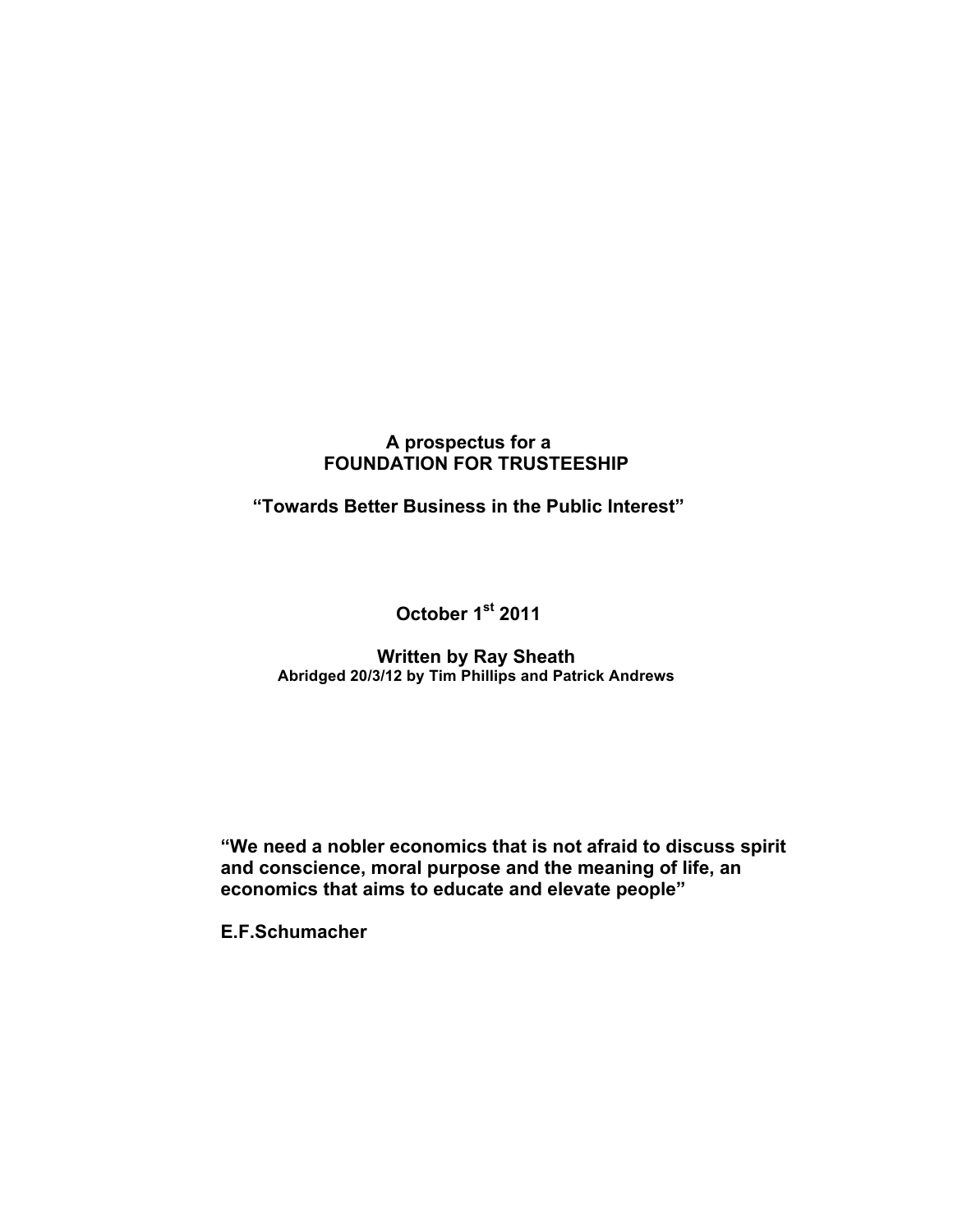#### **FOREWORD**

That there is a crisis today in economics, finance and business is not in dispute and commentary largely focuses on a whole range of evidence of the crisis from environmental impact to rich poor divide and from exploitation of communities to sustainability of institutions and planet. How the different business ownership models, from the joint stock company to mutuals and from social enterprise to employee ownership, are capable of responding to this crisis makes for a complex debate with no consensus in sight.

Historically this crisis scenario is not new even if the breadth and depth of the crisis is. And historically there has been a very practical response going back over a hundred years or more of where business has been conceived of as being run in the public interest with no ownership. Business Trusts have been established by private individuals, by families and by governments to realise this vision. These businesses have proven long term sustainability. Up to now they have been largely invisible to the public and to each other. They have not taken part in the current debates even though they have a major contribution to make notwithstanding their differences and different historical journeys.

**The purpose of The Foundation for Trusteeship is to provide a rallying point both for these Business Trusts and to replicate this mode of business i.e. non-ownership trust structures and its culture of Trusteeship. The culture of Trusteeship potentially provides for the equal participation and development of all employees alongside traditional management structures.**

This Prospectus therefore starts with a "collective form" of this historical vision rather than yet another analysis of the crisis. It is both a request for start up capital and a lead into a discussion of the issues and how the Foundation intends to work as a "Rallying" point. It is not complete as a business plan but provides a modular framework with low cost options to start operations whilst acknowledging the learning ahead. Please read it as a narrative and in this spirit. A consortium of social investors /philanthropists funding the Foundation would be a strong motivating force to rally existing Business Trusts and pave the way for the success of business in the public interest.

**Ray Sheath**

**Principal Author: Ray Sheath Co-authors: Patrick Andrews Rick Trask Carole McKenzie Rachael Mallows Jonathan Wilson**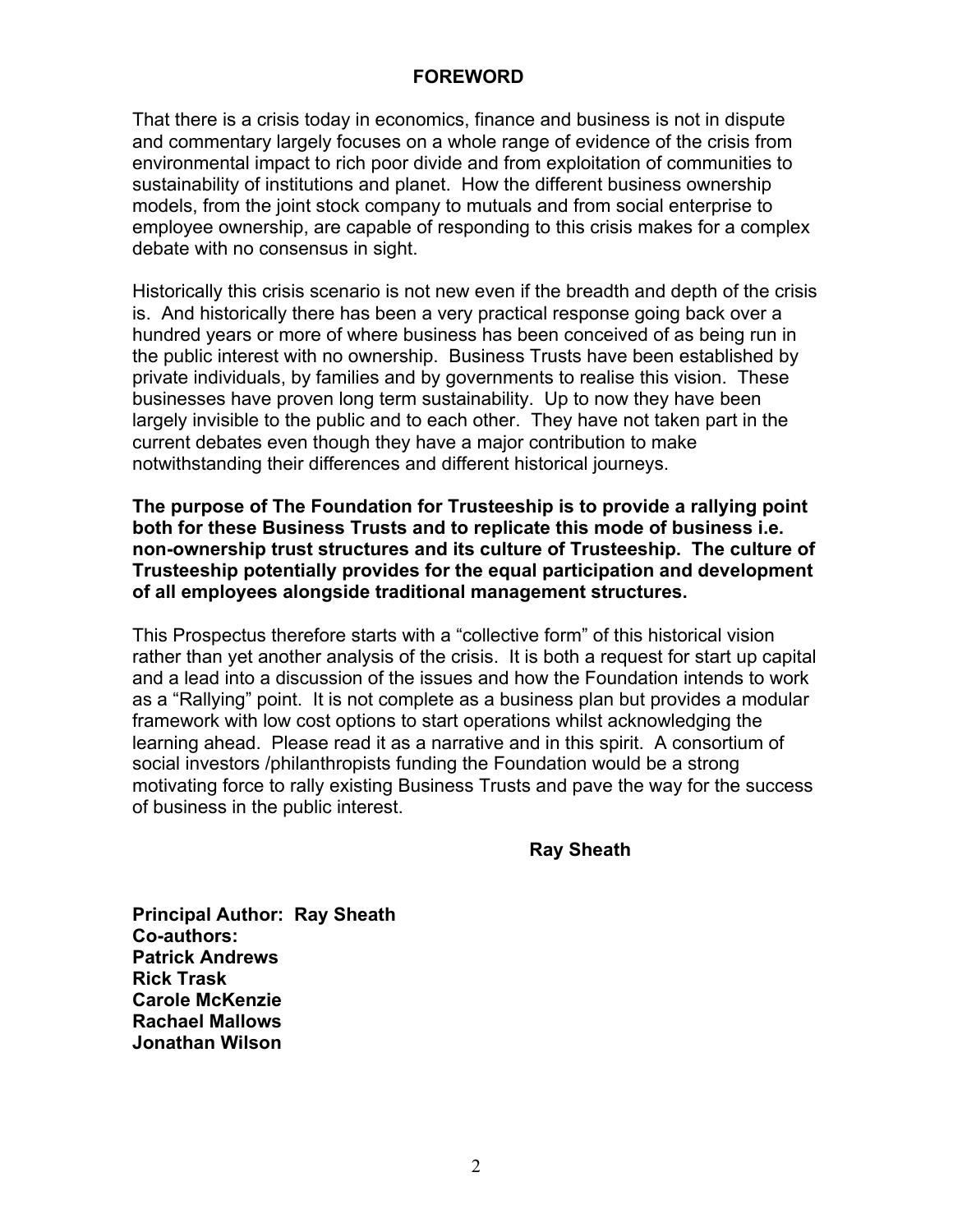## **CONTENTS**

|                                                                                                                                                                                                       | Page No.                                                                                                                                                                   |    |  |  |
|-------------------------------------------------------------------------------------------------------------------------------------------------------------------------------------------------------|----------------------------------------------------------------------------------------------------------------------------------------------------------------------------|----|--|--|
|                                                                                                                                                                                                       | 1 The Foundation's Vision and its Charitable Aims                                                                                                                          | 4  |  |  |
|                                                                                                                                                                                                       | 2 A Brief Overview of the Current Institutional Setting for Business                                                                                                       | 5  |  |  |
|                                                                                                                                                                                                       | 2.1 Commercial, Social Enterprise, Mutuals, Charities & Family Businesses<br>2.2 Business Trusts and Trusteeship - Offering a different Ethic                              |    |  |  |
|                                                                                                                                                                                                       | 3 The Business of the Foundation                                                                                                                                           | 6  |  |  |
|                                                                                                                                                                                                       | 3.1 Creating a Research Campus of Business Trusts<br>3.2 Creating and supporting new Business Trusts<br>3.3 Developing Public Education, Awareness and Trusteeship culture |    |  |  |
|                                                                                                                                                                                                       | 4 Trustees, Foundation Secretary and Executives                                                                                                                            | 10 |  |  |
|                                                                                                                                                                                                       | 4.1 Long Term Structure<br>4.2 Short Term Structure                                                                                                                        |    |  |  |
|                                                                                                                                                                                                       | 5 Investment in the Foundation for Trusteeship                                                                                                                             | 13 |  |  |
|                                                                                                                                                                                                       | 5.1 Financial Requirements<br>5.2 Configurations of Gift Capital<br>5.3 Supporters and Sponsors                                                                            |    |  |  |
|                                                                                                                                                                                                       | <b>6 Administrative and Contact Details</b>                                                                                                                                | 14 |  |  |
| <b>ANNEXES</b>                                                                                                                                                                                        |                                                                                                                                                                            |    |  |  |
| (A) Three letters from Ray Sheath published in the Financial Times in 2011<br>16<br>(B) Public Benefit Statement for Charity Commission<br>19<br>(C) The Business Trust and Trusteeship Charter<br>21 |                                                                                                                                                                            |    |  |  |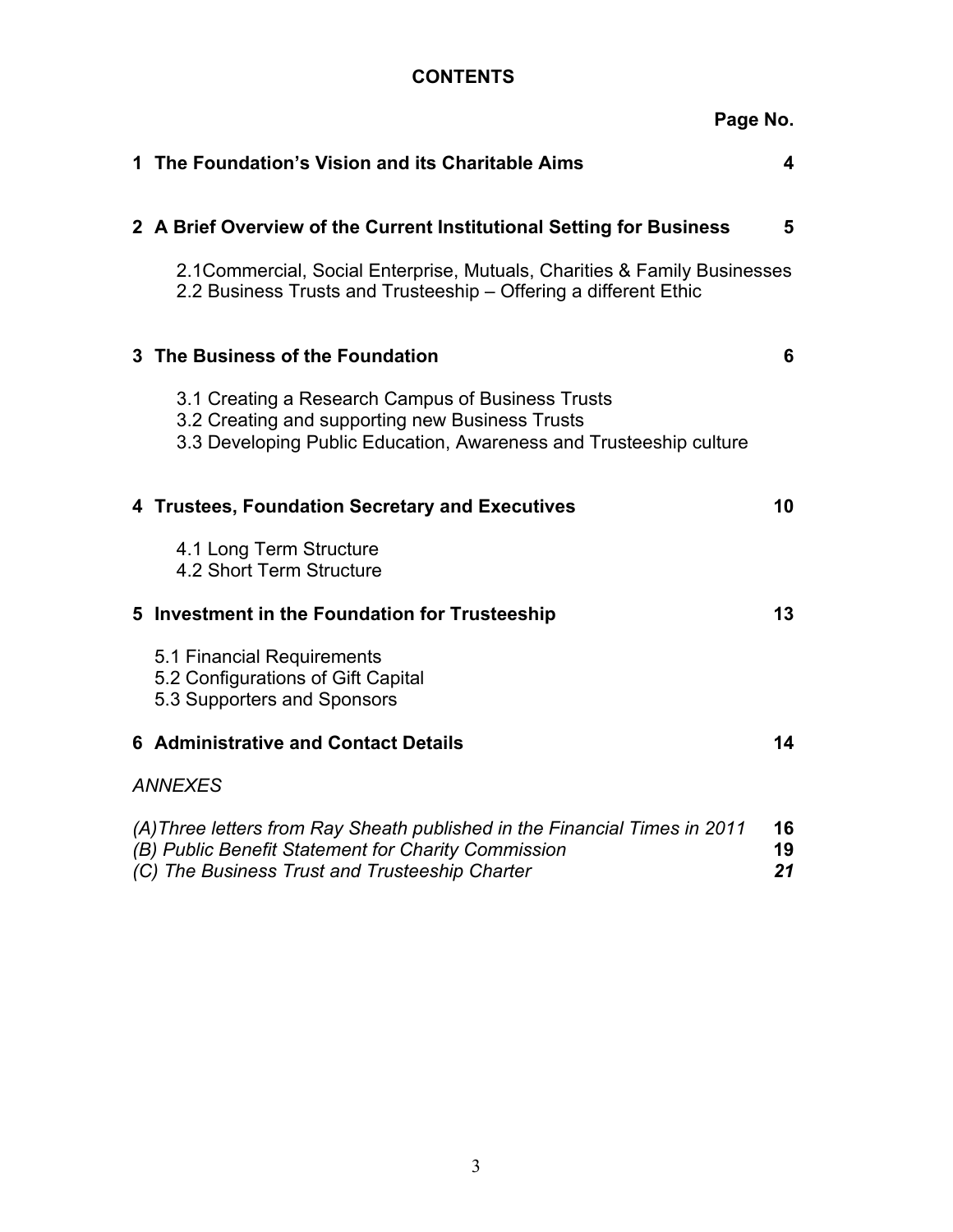## **1 The Foundation's Vision and its Charitable Aims**

## **Our Vision**

That a business and its assets can be held in trust for society and operated solely in the public interest with no private ownership of or lien on the business and thus can set the conditions for the possibility of Trusteeship which is that employees are Trustees in Common of the business.

That such Business Trusts are governed by a Trust Deed that defines the public interest in this context as creating and marketing products and services for the well being of its customers such that what is required from employees, suppliers, neighbours and the Earth's natural resources is just and sustains their well being.

And that all employees are given the opportunity as Trustees in Common, whatever their role in the business, to develop and realise their own creative capacities alongside their colleagues and contribute in their own way to the public interest of the business.

These attributes contrast with the dominant conditions prevailing today where businesses are owned, run and bought & sold for profit in the private interest, where employees, customers and suppliers are treated as mere utilities, where as a result the long term sustainability of businesses and the planet are problematical. Business Trusts and the culture of Trusteeship offer an alternative to fulfil the vision of the primacy of human well being and moral purpose in business.

**The aim of the charity** is to promote Trusteeship in industry and the Foundation will in pursuit of this aim

**(1)** Establish a Research Campus of existing Business Trusts and engage them in an R&D program to establish a common understanding of Trusteeship

**(2)** Apply results from the Research campus to support the creation of new Business Trusts

**(3)** Put all results of the research and development programs in the public domain through an education program of publications, seminars, conferences, web publishing and social media to increase awareness of Trusteeship

Annex B shows the Public Benefit for charity registration

Annex C gives a more detailed exposition of Business Trusts and Trusteeship in the form of a "CHARTER"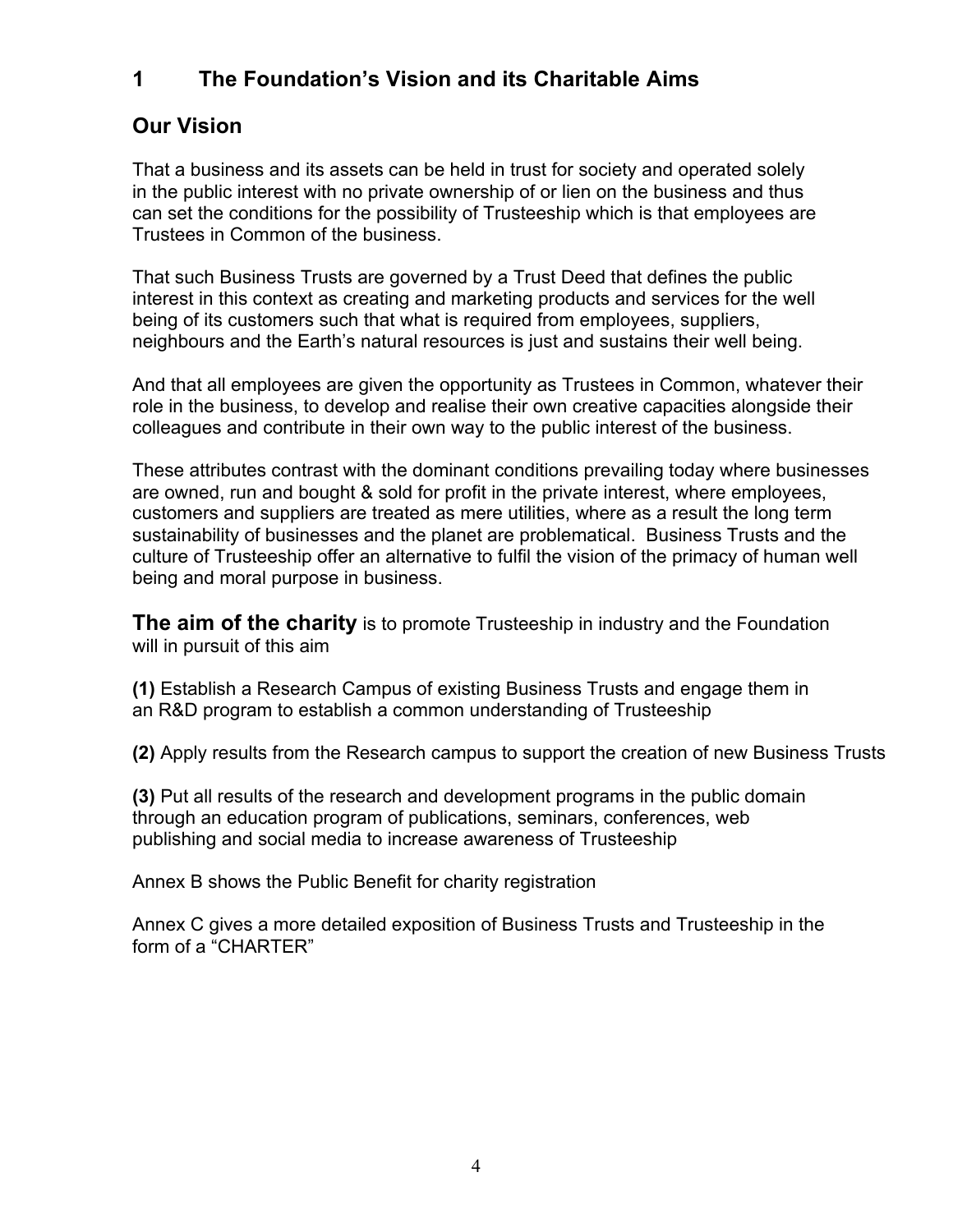## **2 A Brief Overview of the Current Institutional Setting for Business Trusts**

### **2.1 Commercial, Social Enterprise, Mutuals, Charities and Family Businesses**

To say that the institutional landscape for business is confusing would be to make a gross understatement. Business is being conducted under different legal frameworks, declared purposes, stakeholder relationships and employee relationships. Everywhere conflicting notions of how money rewards and social good blend or co-exist are being debated with seemingly no consensus in sight.

It is beyond the scope of this Prospectus to lay this out this disorder in detail but visits to the blogosphere and the press of the social enterprise, corporate social responsibility, co-operative and charity sectors tell the tale. However some general comments can be made on these seemingly intractable problems. This will clarify the tasks which Business Trusts have to address, through Trusteeship, to attempt to dissolve conflicts

- **First** vested interests of one form or another by one group or another dominate the structures and processes of all businesses operating under all legal frameworks. The public interest is thus vitiated.
- **Second** in configuring the business for a blend of money rewards and social good, the internal *(governance, management, employees)* and the external (*products, services, and behaviours*) are rarely determined together. There are often huge disproportionalities between the internal and external and between money rewards and social good.
- **Third** it appears to be impossible to lay out a true financial account for a business because there is no way to bring in the costs and benefits of externalities. This undermines and complicates the exercise of blending money making and social good. The Profit and Loss account is a poor financial representation of the business

It is extremely interesting to note that family businesses are sometimes most successful of all in dealing with potential conflicts outlined and as a result are more sustainable across many generations.

Annex A to this Prospectus "Three letters to the Financial Times published in 2011" also tells this story. They were written in response to these issues raised by this "voice" of Business, Financial sector and the Economy

#### **2.2 Business Trusts and Trusteeship – Offering a different Ethic**

Business Trusts pursuing the ethic of Trusteeship have the potential of dissolving the social conflicts facing business. This is because the three areas that cause conflicts can be seen anew by accepting the distinction that is made between "Utility" and "Purpose" of a business as articulated in section 1 and Annex C

Employees with this mind set and acting as "Trustees in Common" provide the organisational DNA required.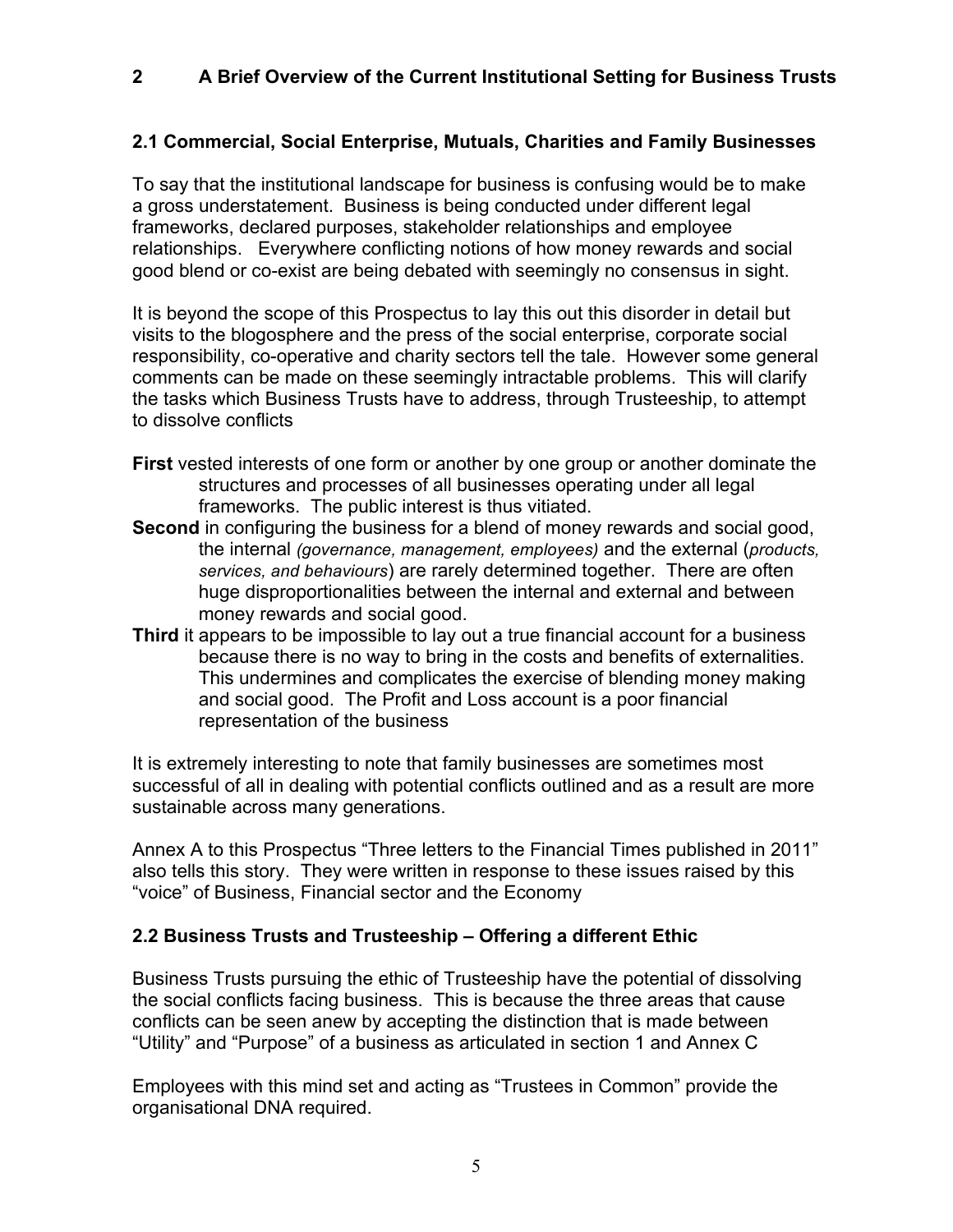## **3 The Business of the Foundation**

### **3.1 Creating a Research Campus of Business Trusts**

Business Trusts exist today in many legal forms and are long standing and sustainable. But they may not necessarily use the language of Trusteeship or as yet have any common understanding or yet be fully conscious of or fully realise its philosophy. Examples are The Scott Bader Commonwealth, Andrews Estate Agents, London A to Z Map Company, The Guardian Newspaper, Café Direct, Traidcraft, over 100 Trust Ports, Ove Arup and probably many others hidden from view. And for the most part they do not necessarily know each other or recognise ground they have in common or participate in any community to develop or realise Trusteeship explicitly.

Therefore there is an opportunity to create a Research Campus of Business Trusts to arrive at a common understanding. The first task is to identify as many extant trusts as possible and then engage in a dialogue about the value of a Trusteeship community and their contribution to the promotion of Business Trusts and Trusteeship. A research program would evolve with the Campus but a tentative program might look like:

**1 I**dentify Business Trusts in the UK and analyse the structures and governing documents and other reports for expressions of the Public Interest and identify associated explicit and implicit social obligations on employees in discharging the public interest generally and in terms of defined communities.

**2** Establish a Research Campus of Business Trusts which will become the research laboratory and education resource for the promotion of Trusteeship with Business Trusts making grants or awarding research contracts to the Foundation and allowing internal access to the businesses to facilitate cross campus research projects.

**3** To research ways in which social obligations on employees are assisted by ethical working practices including but not limited to co-operative working, democratic decision making, consensual decision making, accountability etc and to identify the challenges of such practices to the management and governance of the business. To engage in development programs to improve the discharge of social obligations.

**4** To research and correlate with Trusteeship business performance concerning the use of natural resources, respect for the natural environment and the sustainability of the business in creative product and service innovation and supply chain management.

**5** To further explore how the culture of Trusteeship contributes to creative product and service innovation with the well being of the community of customers in mind.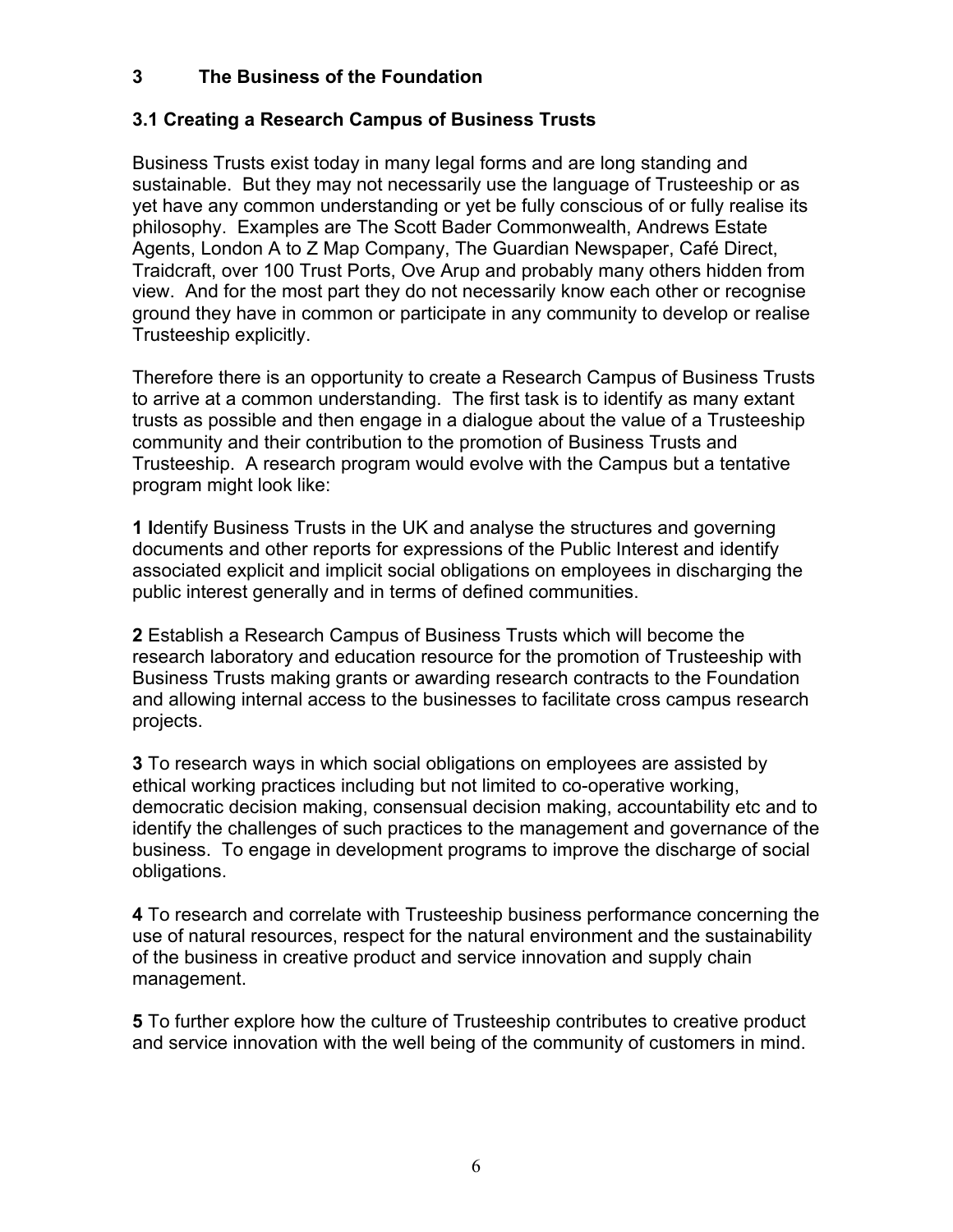**6** To research and correlate with Trusteeship the impact that Business Trusts make on the neighbourhoods within which they work and establish how the social obligations are defined and what programs are designed for the wellbeing of the neighbourhoods.

**7** To follow the above research with surveys to see if communities of employees in Business Trusts report greater well-being, take up opportunities for personal development, have longer careers in their business, feel increased opportunities to make contributions and feel that the economic rewards are shared equitably with one another.

This body of work from the Campus will feed into creating new Business Trusts and a wider education and awareness program

## **3.2 Creating and Supporting New Business Trusts**

By definition Business Trusts come into being through Gift Capital since there is no new subscription for shares. Shares of an existing business can be gifted into trust or philanthropy capital and/or other assets can be gifted to new businesses such as start ups or corporate spin off. Most Business Trusts today have been created by a gift of shares of well established businesses.

We expect new Business Trusts to be created from several sources in particular Family Businesses, Quaker Businesses, Start-Up businesses and Primary Purpose Trading Charities. Family Businesses that have traded over several generations and Quaker businesses tend to have a very strong sense of social purpose and continuity and will be attracted to Trusteeship. Scott Bader and Andrews are examples of family businesses that have transformed to Trusteeship. There are many examples of family businesses that have been lost and many founders' regrets by not taking this path. Ben & Jerry's, Body Shop and Vidal Sassoon come to mind and indicate the huge range of businesses that Trusteeship can embrace

Initially the Foundation will act as an intermediary and catalyst in the formation of Business Trusts and Figure 1 shows the configuration of players and model of engagement in this market place. The CSR corporate sector and the philanthropy sector have a role to play in the development of this market through the provision of a range of support services and finance gifted to new Business Trusts.

The Foundation will need to develop deal flow, business process models, revenue models, rigorous tests of the business plans of clients and on-going support models. A particular and unusual challenge will be the legal structure since there is no explicit legal form for Trusteeship and businesses run in the public interest. Existing legal forms have to used very carefully particularly with regard to Charities Commission's Guidance.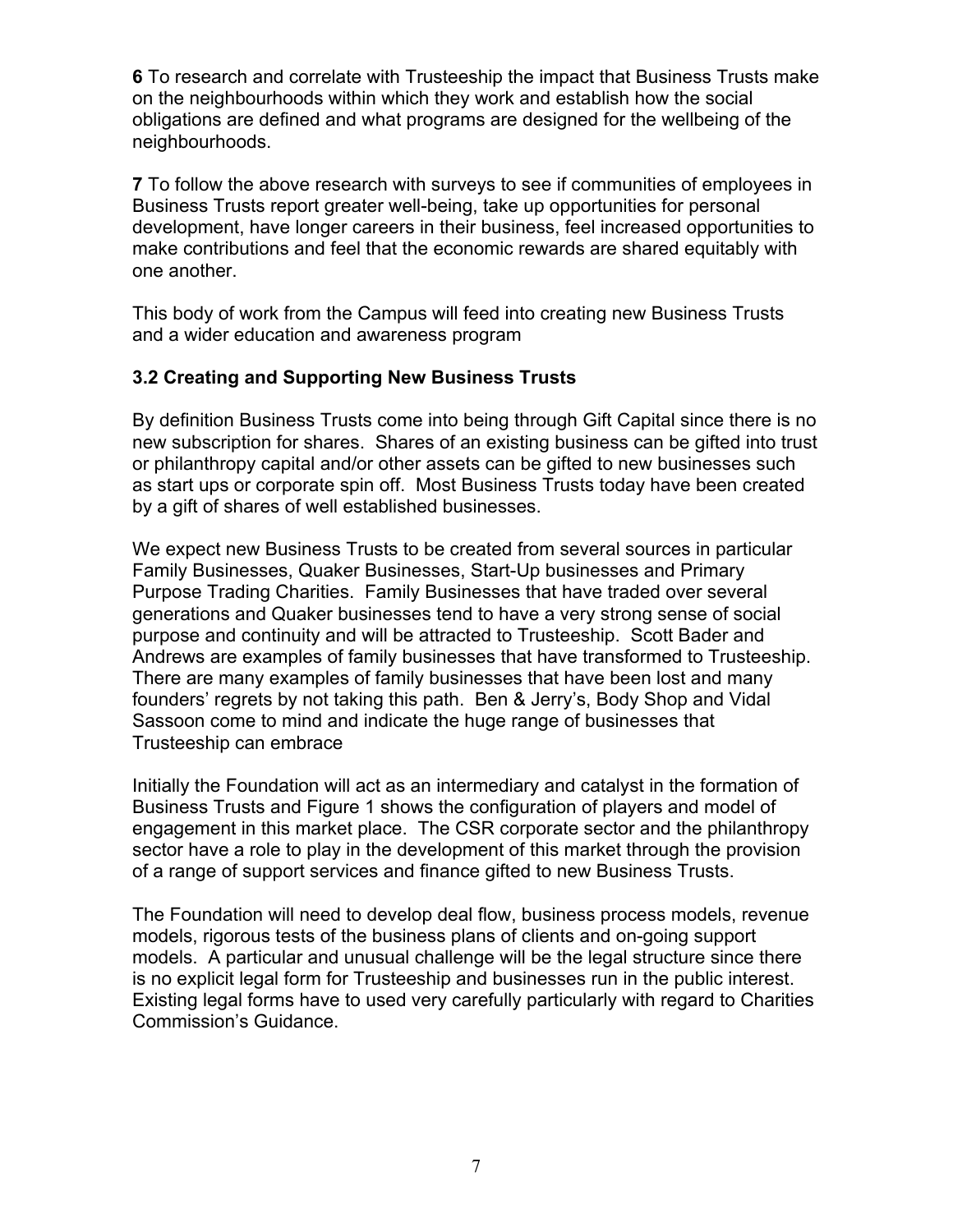However it is envisaged that the intermediary business model will be similar to other commercial brokers except that fees will be based on time and not percentages of deal size. The author has extensive experience (and networks) in all the business areas and issues discussed in this section. Over time the "Know How" could be embedded in products and web based facilities rather than scaling up to a large people intensive service business. Alternatively The Foundation might incubate a number of small independent intermediaries to specialise in this area.

#### **3.3 Developing Public Education, Awareness and Trusteeship Culture**

Trusteeship is on the one hand simple and straightforward (articulated in section 1) but the subtleties in and implications of the differences with other approaches to business are profound. Current approaches to business now run very deep in our culture and its language reinforces that culture. It will be a challenge to develop a new language to convey the nature of Business Trusts and Trusteeship.

The process of governance, management and employee engagement that follows from Trusteeship is likewise very different from that of conventional business and all other variants such as mutuals, social enterprise etc. What's more even within Business Trusts there is huge variation.

Therefore the third platform of the Foundation will be a program of pubic education and awareness, sharing and disseminating good practice of Trusteeship. Importantly this will take place both in the public domain and as an education, training and development program for employees in Business Trusts themselves.

The business model for this program will be unique and based on a system of interconnecting dialogues with each dialogue running over a number of months and comprising no more than 15-20 individuals. This is very different from the normal one off conference or seminar that is prevalent today. It would be a goal to thus position Trusteeship in the prevailing culture and target a large number of people. The detailed "Technology" of this model is in the early stages of development.

Blending in with other dialogues taking place across society on related themes will be important. An early example is the dialogue due to be held by The Quakers and Business charity in November 2011 entitled "Imagining beyond current approaches to business".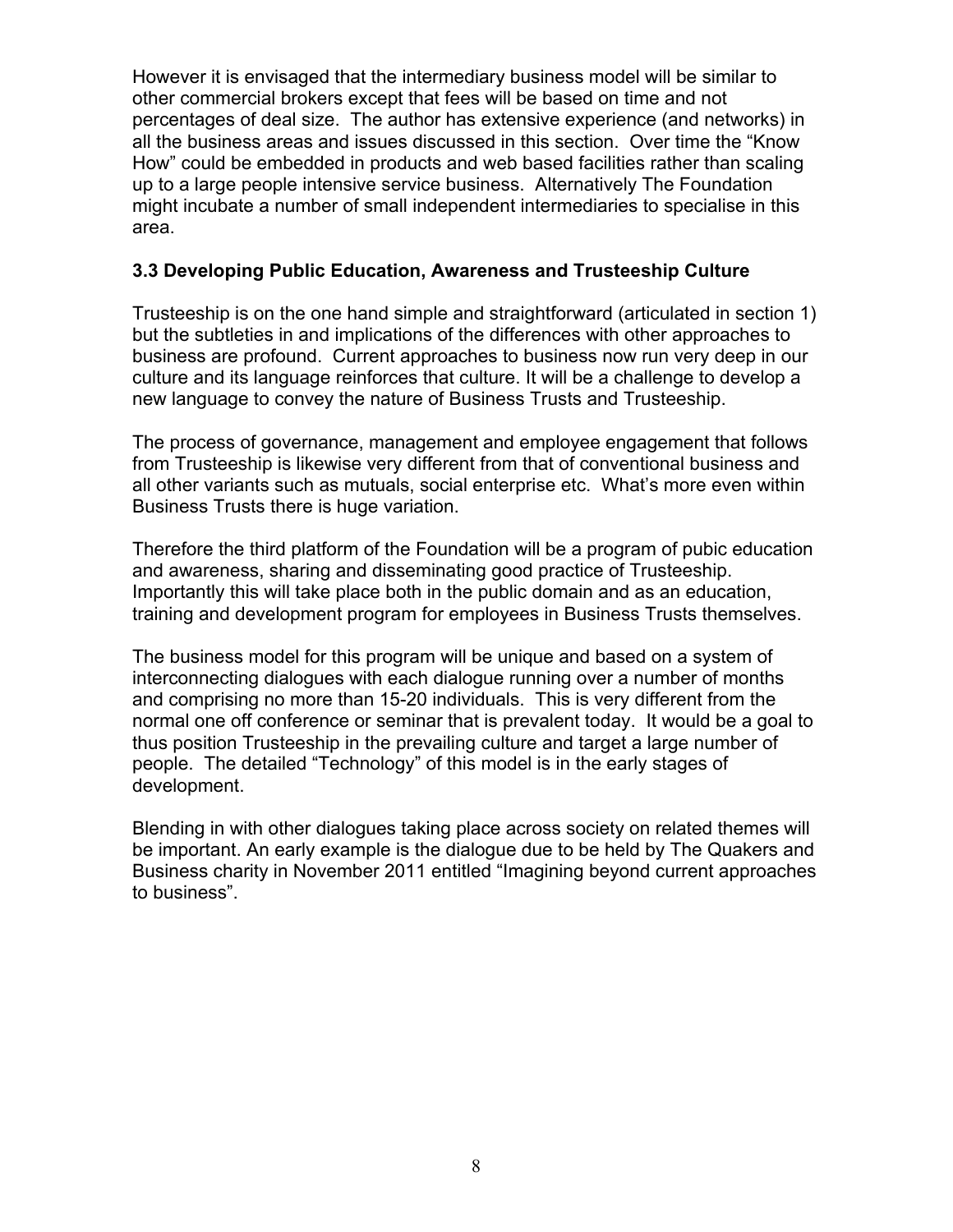## **Figure 1 Creating New Business Trusts**

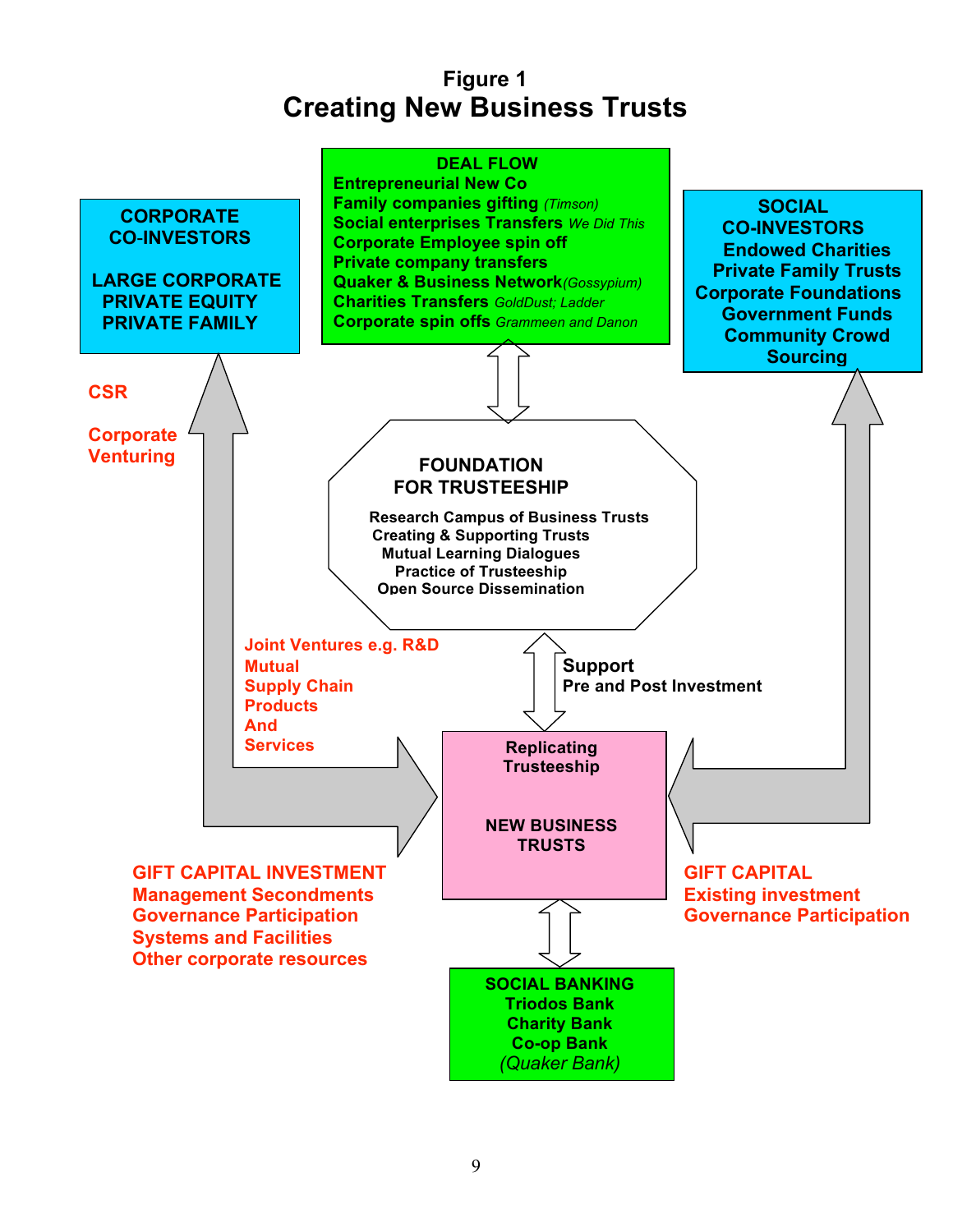## **4 Trustees, Foundation Secretary and Executives**

## **4.1 Long Term Structure Effective from July 2012**

The intended structure is to have six Public Trustees (unpaid), five Executive Trustees (paid) and a Foundation Secretary.

The role of the Secretary is important and whose responsibilities will be to build and maintain the infrastructure including financial management, servicing the Board of Trustees, Web Site and Social Media and general administration.

Public Trustees will be recruited from a significant pool of public figures who are known to empathise with Trusteeship.

Executive Trustees who will be responsible for rolling out the business of the Foundation will be recruited from a pool of highly experienced individuals who have been active for many years in and around business generally and aspects of Trusteeship in particular.

## **4.2 Short Term Structure – December 2011 – June 2012**

The charity will have three trustees to start with. The first Executive Trustee will be Ray Sheath (See profiles below) and the first Public Trustee is TBA. The goal in this period is to kick start the 3 business operations described in section 3 with small interventions or projects and the Executive Trustee will be supported by a small team of consultants engaged on an as needed basis. This start up plan is summarised in the following table briefly describing the projects and which consultant will be engaged.

| <b>Research Campus of</b><br><b>Business Trusts</b>                                     | <b>New Business Trusts</b>                                                                                                          | <b>Education &amp;</b><br>development<br><b>In Business Trusts</b>                                          |
|-----------------------------------------------------------------------------------------|-------------------------------------------------------------------------------------------------------------------------------------|-------------------------------------------------------------------------------------------------------------|
| Develop marketing<br>material and the language<br>of Business Trusts and<br>Trusteeship | Create Deal Flow and<br>Data Base of Large<br>Corporates                                                                            | Negotiate and design an<br>intervention in a Business<br>Trust to explore the<br>practical implications for |
|                                                                                         | Create the first new<br><b>Business Trust</b>                                                                                       | employees seen as<br>"Trustees in Common" in                                                                |
| Recruit the first 4<br>members                                                          | Develop a package<br>providing organisational<br>and business support for<br>the new Trust to adapt to<br>the new Trusteeship Ethic | the running of the<br>business and practising<br>Trusteeship                                                |

In addition services of Secretary to the Foundation will be needed during this start up phase.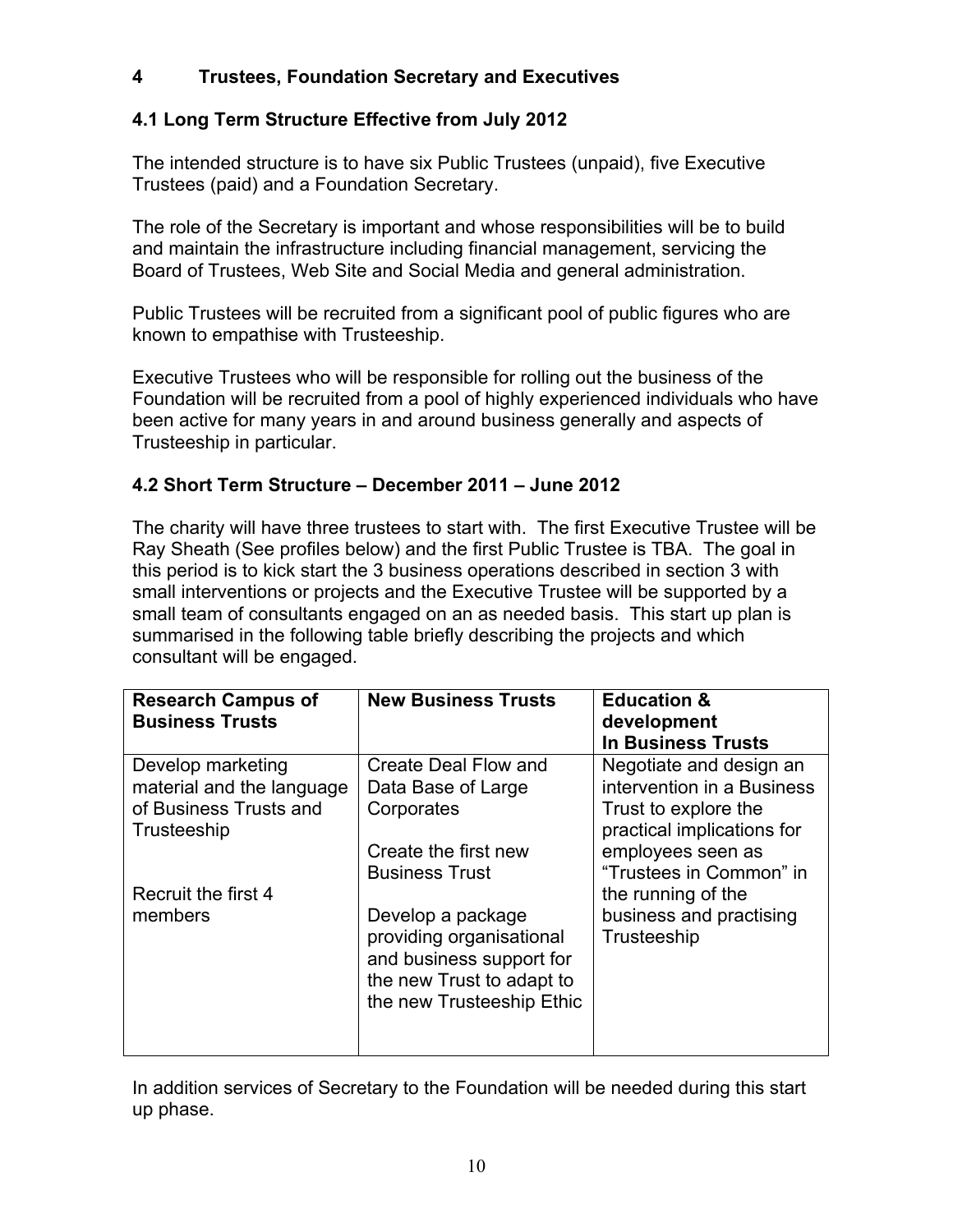The extensive experience and depth of skills are seen in the brief biographies below and will enable a truly collaborative effort as a model of Trusteeship in action. In the long term they may become Executive Trustees or remain as consultants to the Foundation.

## **Ray Sheath – Executive Director Designate**

A former CEO in the computer industry running Venture Capital invested businesses including his own PC business he entered the social sector as a Director of Charter 88, a UK constitutional reform campaign. In 1996 he become first a Trustee and then Chair of the Scott Bader Trustees – a business following the ethic of Trusteeship. More recently in 2003 he was a partner in the very first Social Venture Capital Fund, The Adventure Capital Fund, and has played a major role at board level in the development of some of the major social enterprise institutions over the last 10 years including The Scarman Trust and UnLtd. He is a fellow of The Royal Society of Arts.

## **5 Investment in the Foundation for Trusteeship**

### **5.1 Financial Requirements**

The Foundation will operate as a primary purpose trading charity and will itself be a Business Trust as articulated in this Prospectus.

There are two phases to be funded by gift capital such investment leading to financial sustainability for the Foundation.

#### *Phase 1 Start Up - Running from December 2011 to June 2012 will:*

(1) Settle the accounting, banking, legal, contracts and governance forms of the business

(2) Building the basic operating infrastructure

(3) Recruit trustees, Public and Executive, and the Secretary

(4) Start the basic operations for the three divisions of the business i.e. The Research Campus, New Business Trusts and Public Education and Awareness campaign.

(See section 5.2)

(5) Develop a detailed financial business plan that will define revenue streams and cost structures and the development capital required over the first 3 years of trading. (6) Start the process of raising the capital required to develop the business.

There will no revenues in this period and Gift Capital is required to implement the Phase 1 plan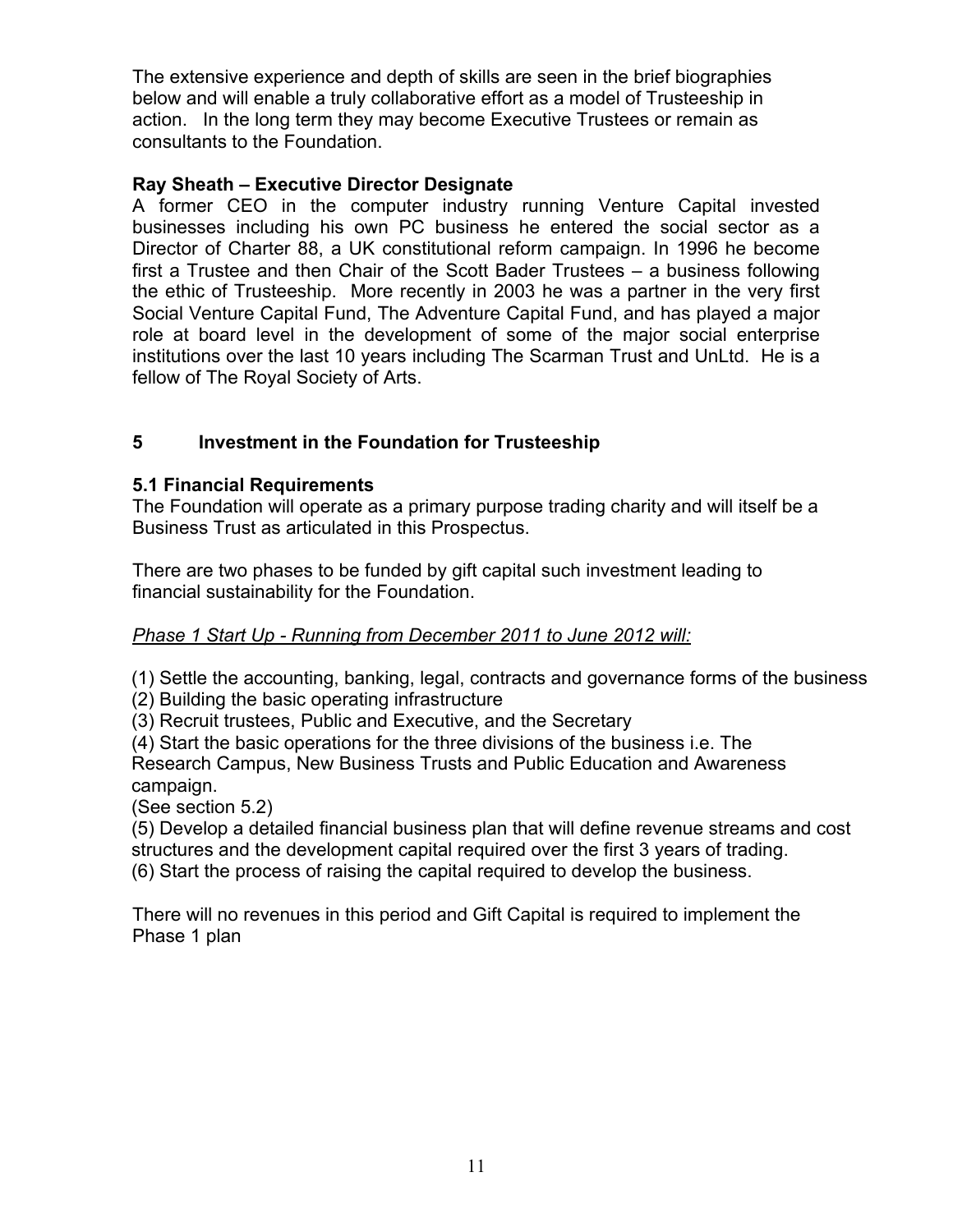## *Phase 2 Development Running from July 2012 to June 2015*

This covers the development phase when the three business models settle and revenues start to be generated for each of the 3 business divisions according to the shape of the financial business plan developed in Phase 1.

The Foundation in its role as an incubator will spin out independent Business Trusts in this period as indicated in section 3.

## **5.2 Configurations of Gift Capital**

The very broad brush Institutional context within which the Foundation will function is shown in Figure 2 and is purely illustrative for the purpose of determining where Gift Capital, Sponsorship and Support might emanate from.

It is clear that the start up capital could be raised in a variety of ways the most attractive of which would be a consortium of 3 or 4 foundations that already engage on social investment of this nature and could proceed to phase 2 if phase 1 proved successful.

However no avenue is being ruled out and this prospectus will be made available on a controlled basis to a number of philanthropy sources of gift capital including tax effective charity accounts operated by specialist banks through which smaller donations can be made.

## **5.3 Supporters and Sponsors**

This prospectus has been submitted for approval to the following organisations who hope to agree in principle to support the Foundation initially in the form of adding their name to the prospectus.

The Scott Bader Commonwealth The Gandhi Foundation The Quakers & Business Group

This signifies that they agree that (1) there is a well defined need for the Foundation and (2) they assess the proposal to be practical and viable and wish to see it come to fruition. Other Business Trusts are being approached in parallel with this fund raising phase of establishing the Foundation.

## **6 Administrative and Contact Details**

All enquiries should be directed to: Ray Sheath ray@worldscape.co.uk 07759-545613

A company limited by guarantee, bank account and charity registration are in process. Funds need to be obtained in order to proceed with registration and in this regard the Foundation is considered to have charitable objects prior to registration.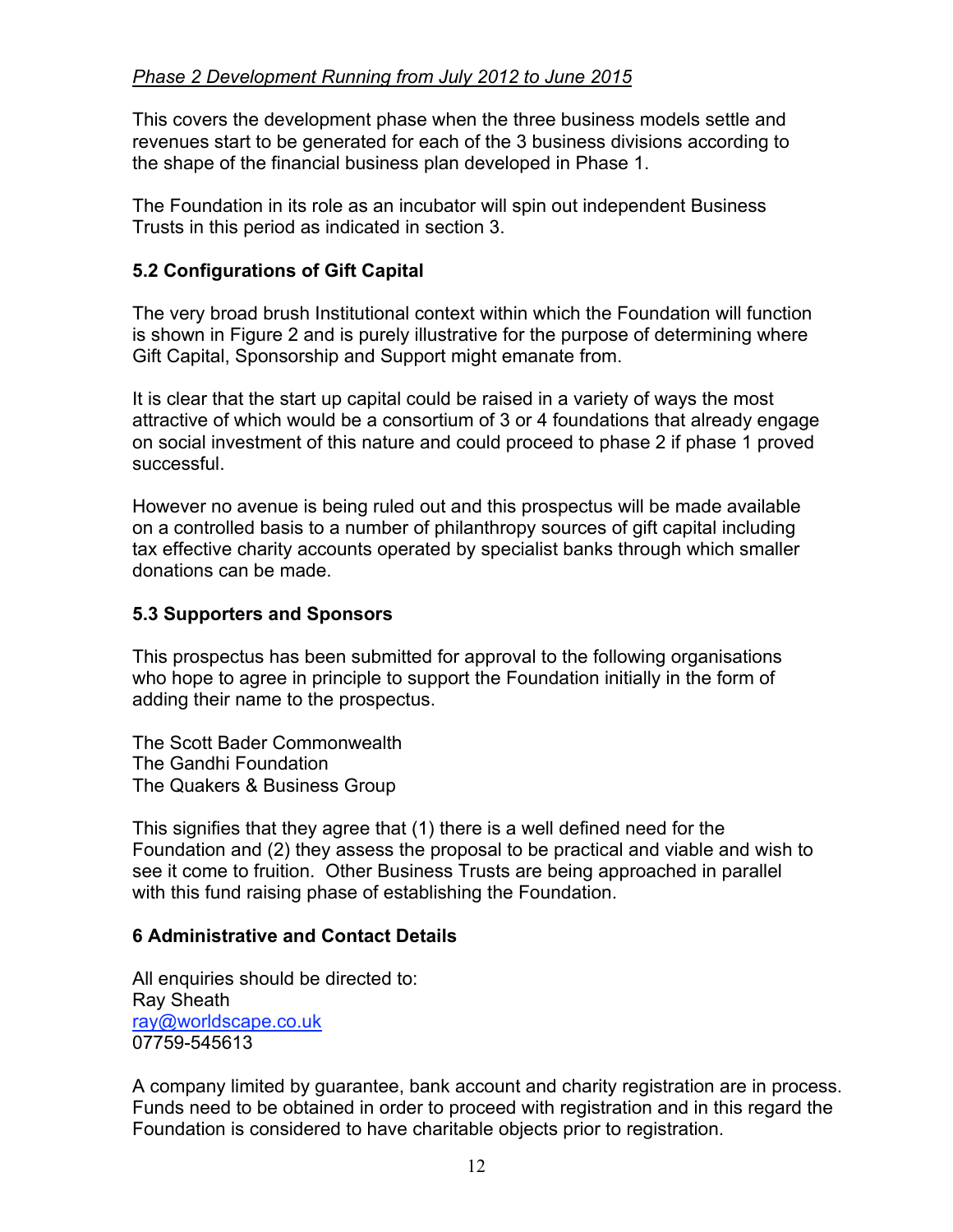Figure 2

# **INSTITUTIONAL CONTEXT**

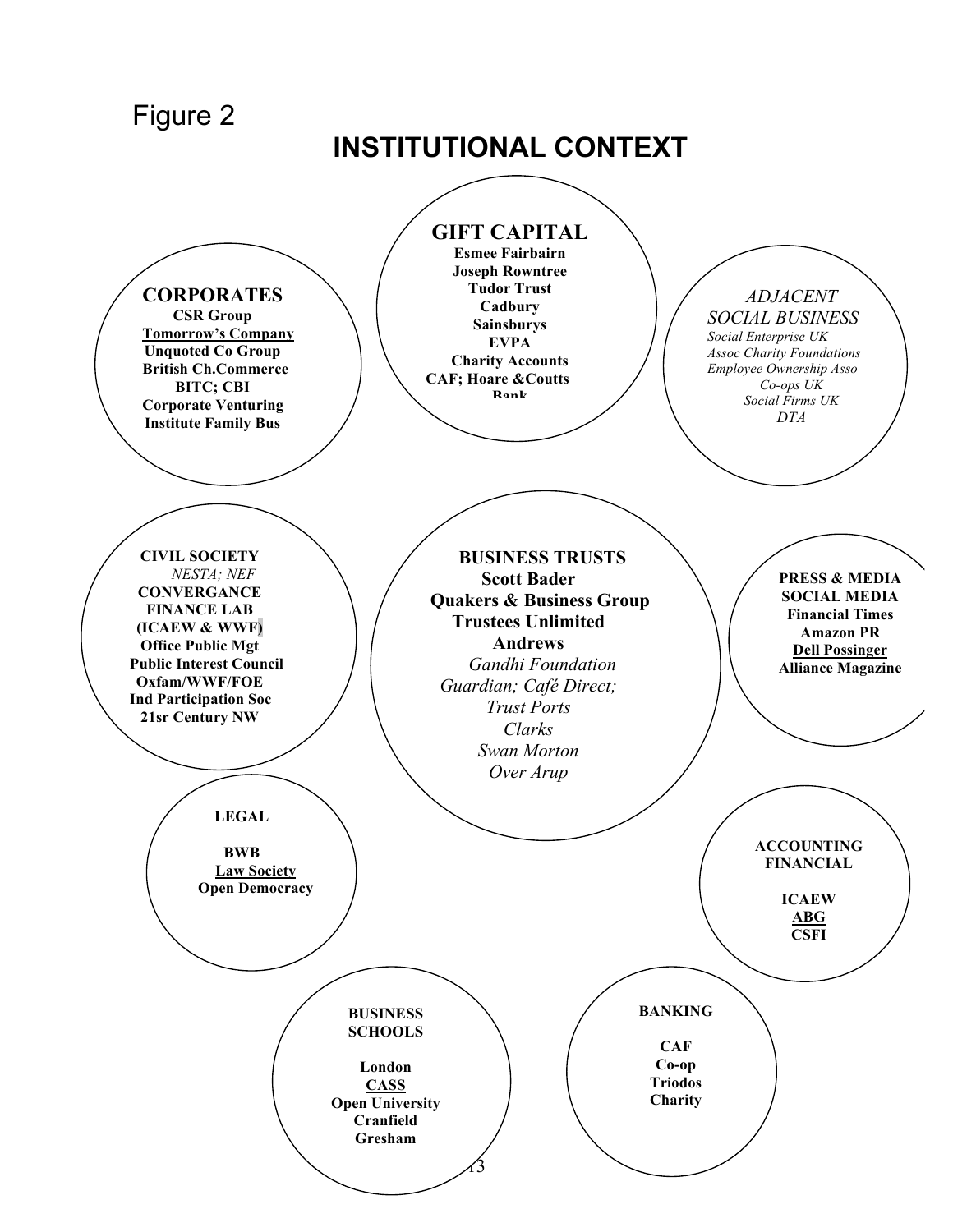#### ANNEX A

## **Snake pit of confusion may stop the Big Society**

Published: February 24 2011 01:28 | Last updated: February 24 2011 01:28

#### *From Mr Ray Sheath.*

Sir, John Kay ("Time for the Big Society to get to the nitty-gritty", February 23) is correct in identifying the related issues of capital structures and governance of hybrid organisations as barriers to achieving scale but wrong to point in the direction of creating more financial instruments such as social impact bonds.

John Lewis is not the best example of the sector today. There are many others not as well known.

The Scott Bader Commonwealth, though smaller in size, is the best example. Originally a conventional producer of polyester resins, the Scott Bader company was converted into "commonwealth" status in 1951 with agreed restrictions on the company's freedom of action.

A key factor was the initial gift of capital and a structure protecting the capital base. It is one of the very few examples of business trusteeship – a true hybrid between business and charity. It does not fall into the trap of being run for the benefit of some particular group. John Lewis is trapped because John Lewis is a partnership for the benefit of its partners.

What will stop the Big Society in its tracks is the sheer plethora of legal forms open to hybrid organisations. It is a true nightmare and a snake pit of confusions of what the purpose of a hybrid organisation is. Because of this there is no capital available for the Big Society.

Your article "Investors seek returns in social gains" (February 11) laid bare the scale of the challenge to the Big Society. It showed that investment in social enterprise over the past decade barely registered as a fraction of 1 per cent of the private sector.

A final consequence of this dismal situation is the lack of any education and training infrastructure for hybrids compared with business schools for the private sector. Much is left to be desired in the quality of management available to the Big Society and is hence unattractive to capital of whatever form.

Ray Sheath,

Managing Partner,

Social Investment International,

Rottingdean, E Sussex, UK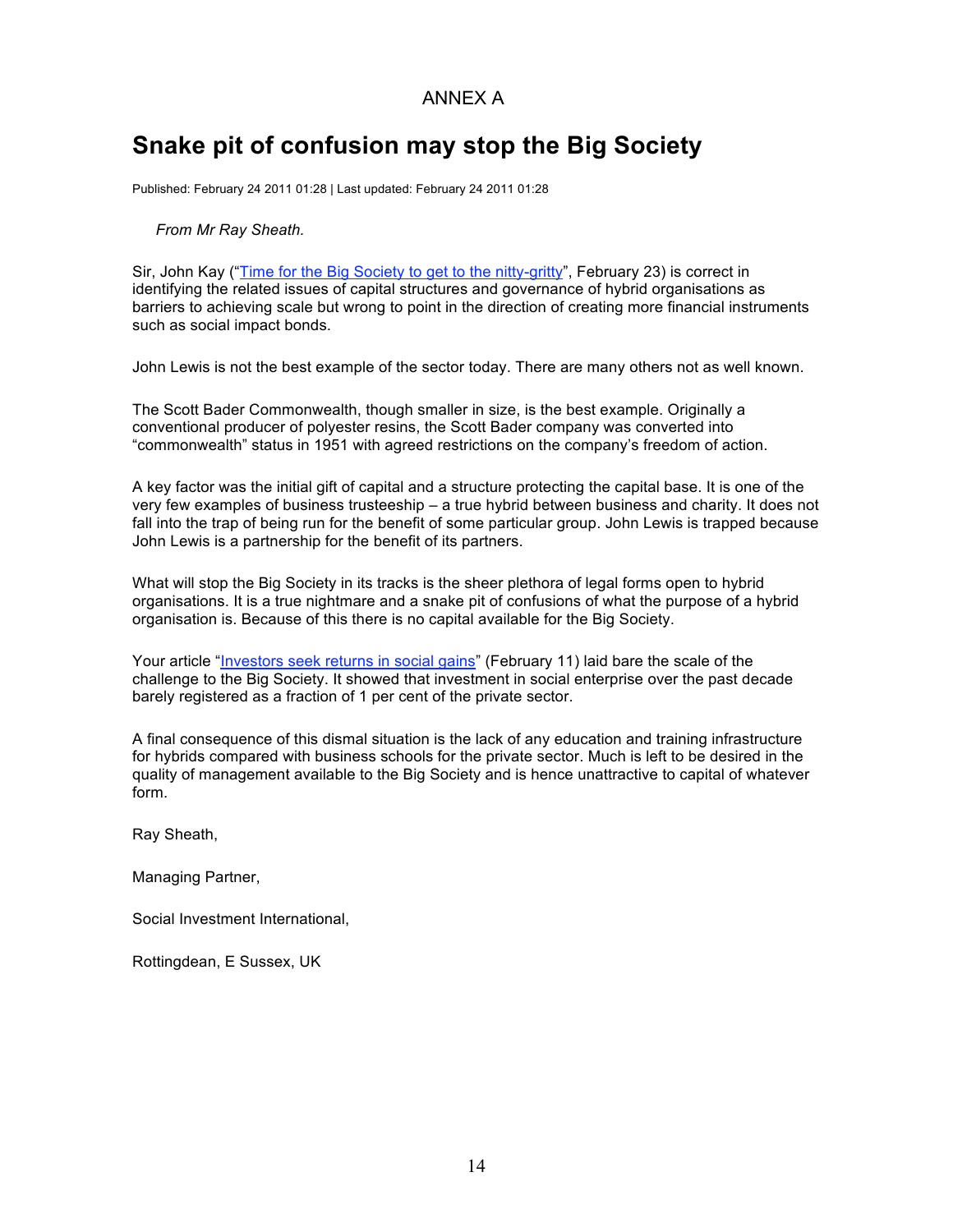## **Critical issue is governance that is 'in the public interest'**

Published: May 17 2011 02:29 | Last updated: May 17 2011 02:29

*From Mr Ray Sheath.*

Sir, I am afraid David Erdal (Letters, May 12) has missed the point of Andrew Hill's column ("It's the managers, not the model", Business Life, May 10) precisely because employees are an interest group just like any other.

All interest groups can behave in short-sighted and self-interested ways and it is clear that management as an interest group does so frequently.

Mr Hill quoted United Airlines as a failure of an employee interest group and there are many other such examples of failure, such as National Freight Corporation in this country.

The critical issue is governance that is "in the public interest". This is an issue that crosses all models and all sectors.

Who really is steering, and in whose interests? This is the debate that really needs to be had.

Ray Sheath,

Managing Partner,

Social Investment International,

Brighton, UK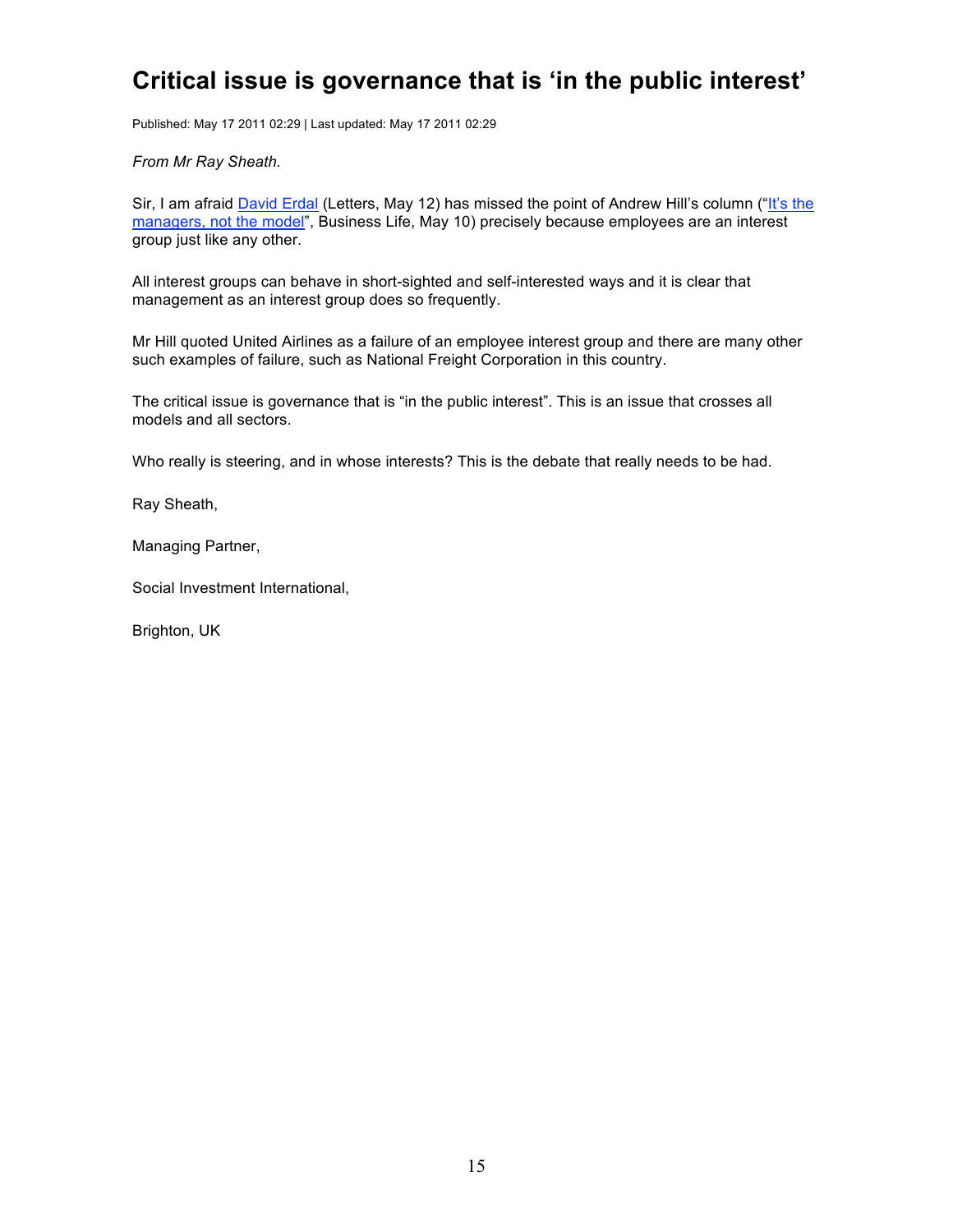## **We must cherish our public assets**

Published: August 8<sup>th</sup> 2011

*From Mr Ray Sheath.*

Dear Sir

It is very sad to see a bankruptcy of imagination and historical insight by all concerned with the Dover Trust Port (Protesters seek to block Dover sale - August 3rd).

Trust ports are exemplars of sustainability, the Holy Grail of modern business, precisely because they have no owners or shareholders and have been run solely in the public interest and are not for sale. Why undo this with lesser institutional artifacts such as privatisation and mutualisation. If the answer is because no capital is available to continue a sustainable service to the public, then look to all the business trusts that have been set up over the last hundred years with gift capital that does not seek a financial return but only social return.

And if it is claimed that no such source of gift capital exists then remember that last year £13 billion was given as philanthropy in the UK. The public that benefit from the port can be an additional source of gift capital raised through community crowd sourcing models. We must stop selling public assets and cherish what little remains of "The Public Interest" in the UK.

Ray Sheath

Managing Partner Social Investment International

The Penthouse The Green **Rottingdean Brighton** BN2 7HA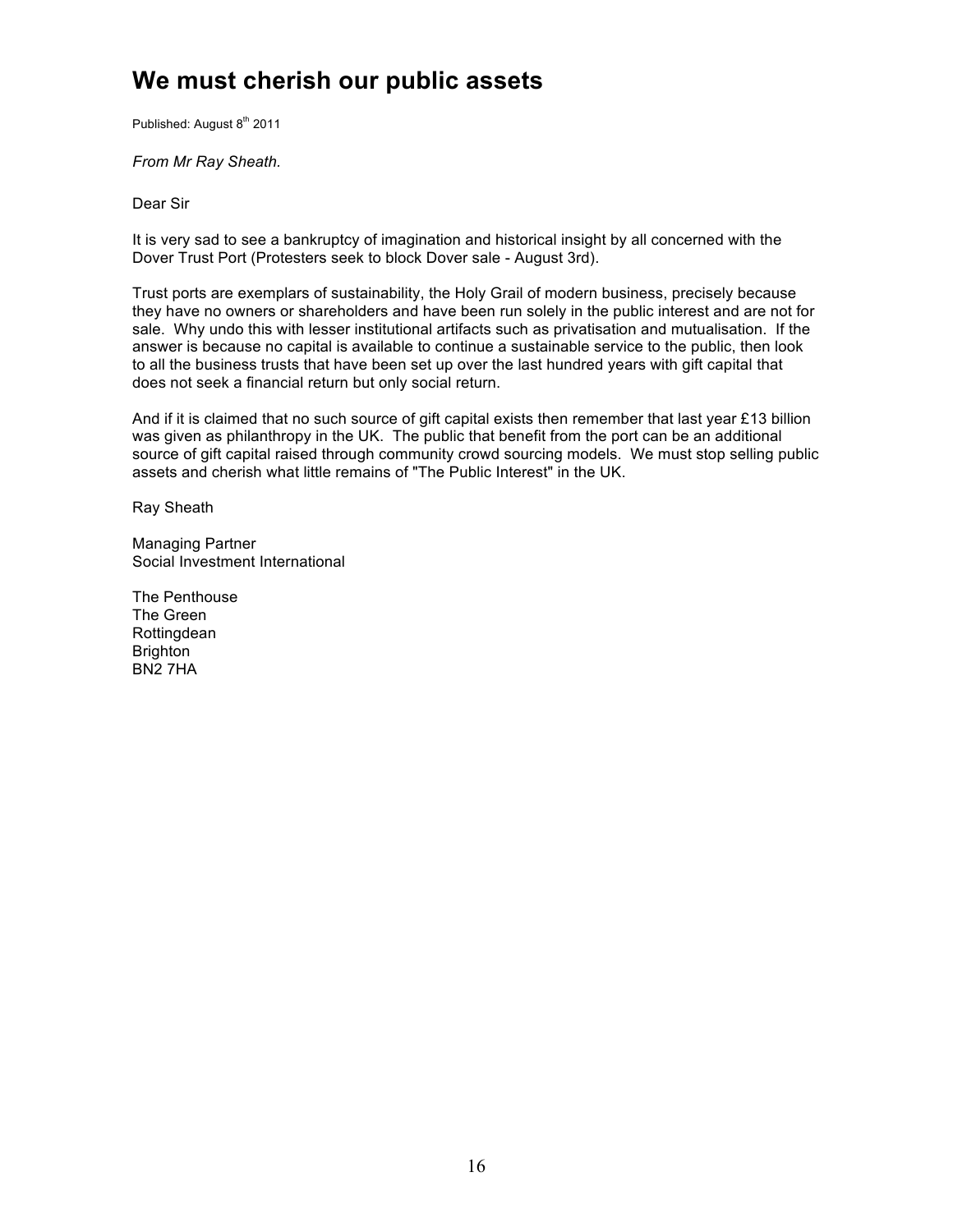## ANNEX B

## **The Foundation for Trusteeship Draft clauses for Application to Charities Commission**

**C**  Assessing the organisation's public benefit

*The wording of the objects clause is one of the main cornerstones of our assessment of whether the organisation is charitable.*

### **Object 1 As it appears exactly in the governing document**

The promotion of ethical and spiritual principles in industry with particular reference to but not limited to Business Trusts that are businesses governed by trusts, charitable trusts, wills or acts of parliament with a view to ensuring the discharge by persons engaged in industry of their social obligations for the wellbeing of the communities with whom they engage and within which they operate such obligations being promoted as Trusteeship.

#### *Ways of carrying out Object 1. Include here details about how your organisations aims, as expressed in this object, are, or will be carried out for the public benefit.*

**1** Put all results of the research and development programs in the public domain through an education program of publications, seminars, conferences, web publishing and social media

**2** Research and identify Business Trusts in the UK and analyse the structures and governing documents and other reports for expressions of the Public Interest and identify associated explicit and implicit social obligations on employees in discharging the public interest generally and in terms of defined communities.

**3** Establish a Research Campus of Business Trusts which will become the research laboratory and education resource for the promotion of Trusteeship with Business Trusts making grants to the Foundation for Trusteeship and allowing internal access to the businesses to facilitate cross campus research projects.

**4** To research ways in which social obligations on employees are assisted by ethical working practices including but not limited to co-operative working, democratic decision making, consensual decision making, accountability etc and to identify the challenges of such practices to the management and governance of the business. To engage in development programs to improve the discharge of social obligations.

**5** To research and correlate with Trusteeship business performance concerning the use of natural resources, respect for the natural, environment and the sustainability of the business in creative product and service innovation and supply chain management. To further explore how the culture of Trusteeship contributes to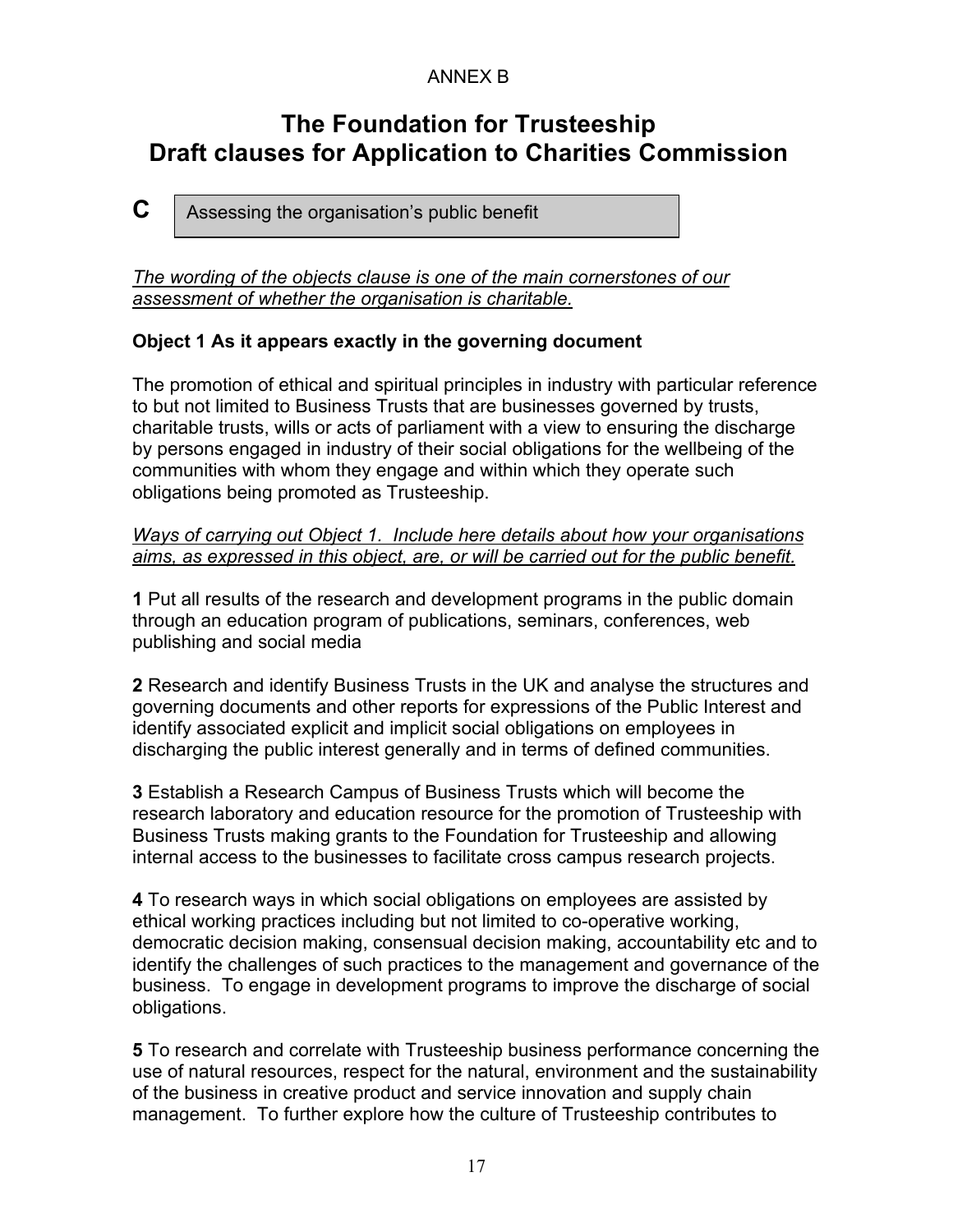creative product and service innovation with the well being of the community of customers in mind.

**6** To research and correlate with Trusteeship the impact that Business Trusts make on the neighbourhoods within which they work and establish how the social obligations are defined and what programs are designed for the wellbeing of the neighbourhoods.

**7** To follow the above research with surveys to see if communities of employees in Business Trusts report greater well being take up opportunities for personal development, have longer careers in their business, feel increased opportunities to make contributions and feel that the economic rewards are shared equitably with one another.

**8** Applying the results of the research and development program to advise businesses not having a Business Trust structure on how to become a Business Trust in terms of legal structures, financial investment and organisational development programs for employees and to secure income from such advice and on-going support to finance future programs. New Business Trusts will be invited to join the Research Campus.

**9** Applying the results of the research and development program to engage with the non Business Trust community with a view to the development of individual and collective social obligations and well being of employees in industry.